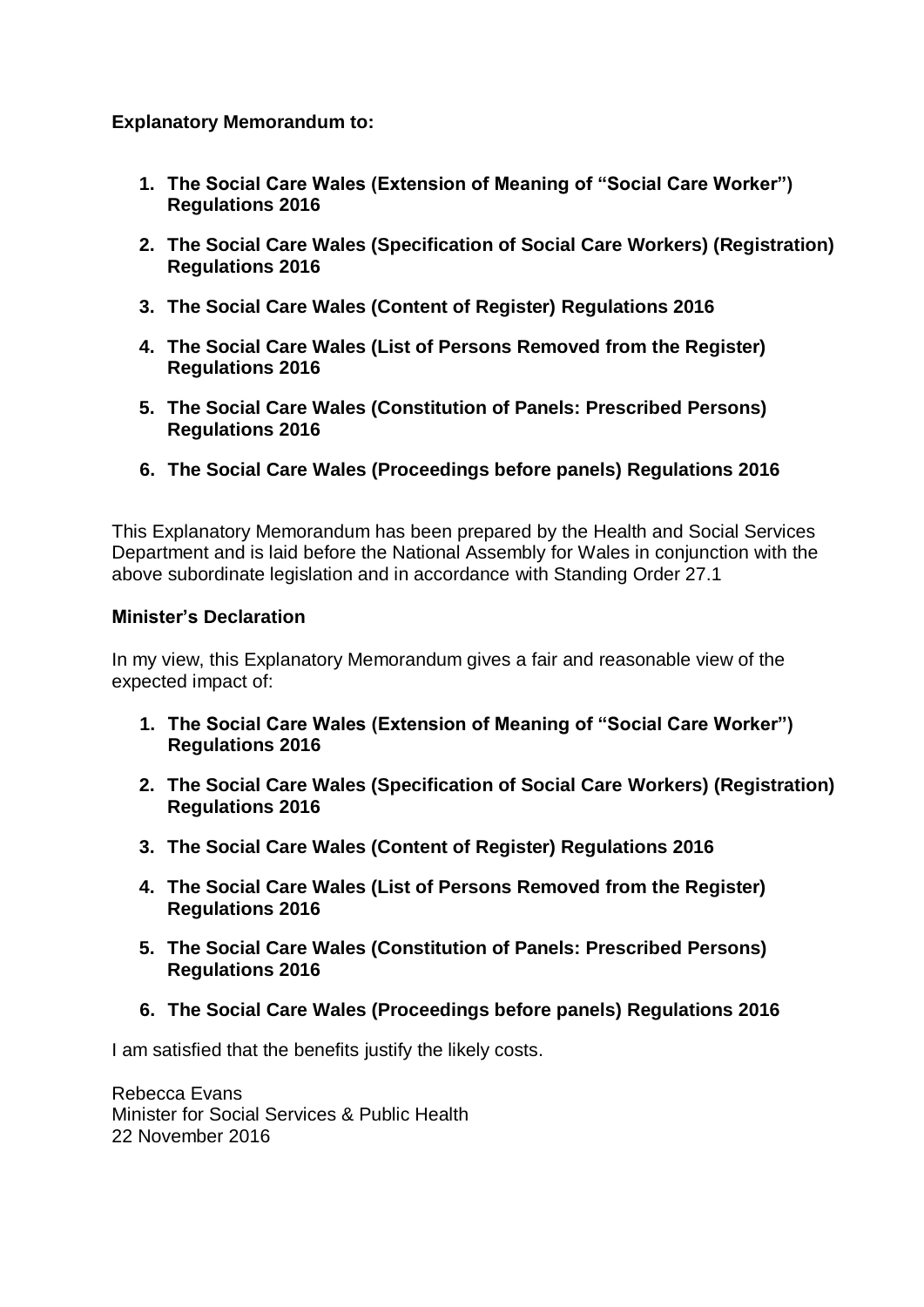## **Part 1 – OVERVIEW**

## **1. Description**

The Regulation and Inspection of Social Care (Wales) Act 2016 (the 2016 Act) provides a revised and streamlined legislative framework for the regulation and inspection of care and support in Wales. The required transformation of social care in Wales was set out in *Sustainable Social Services: A Framework for Action<sup>1</sup>* published by the Welsh Government in February 2011. This in turn built upon Fulfilled Lives, Supportive Communities: A Strategy for Social Services in Wales Over the Next Decade<sup>2</sup>, published four years earlier, and was also a direct response to the work of an independent commission established to review social services.

The Regulations elaborate essential matters of workforce regulation set out in the 2016 Act. The rules developed by Social Care Wales (SCW) work with the Act and the Regulations to complete the workforce regulatory framework.

### **2. Matters of special interest to the Constitutional and Legislative Affairs Committee**

There are no specific matters that have been identified that are of interest to the Constitutional and Legislative Affairs Committee.

The Regulations to be laid will be considered under the following procedures:

| • The Social Care Wales (Extension of Meaning of "Social Care"<br>Worker") Regulations       | Affirmative     |
|----------------------------------------------------------------------------------------------|-----------------|
| • The Social Care Wales (Specification of Social Care Workers)<br>(Registration) Regulations | Affirmative     |
| • The Social Care Wales (Content of Register) Regulations                                    | <b>Negative</b> |
| • The Social Care Wales (List of Persons Removed from the<br><b>Register) Regulations</b>    | <b>Negative</b> |
| • The Social Care Wales (Constitution of the Panels: Prescribed<br>Persons) Regulations      | <b>Negative</b> |
| • The Social Care Wales (Proceedings before the Panels)<br>Regulations                       | Negative        |

## **3. Legislative background**

The following sections of the 2016 Act contain the powers to enable these regulations to be made:

<sup>1&</sup>lt;br><http://gov.wales/topics/health/publications/socialcare/guidance1/services/?lang=en>

<sup>&</sup>lt;sup>2</sup> <http://gov.wales/topics/health/publications/socialcare/strategies/lives/?lang=en>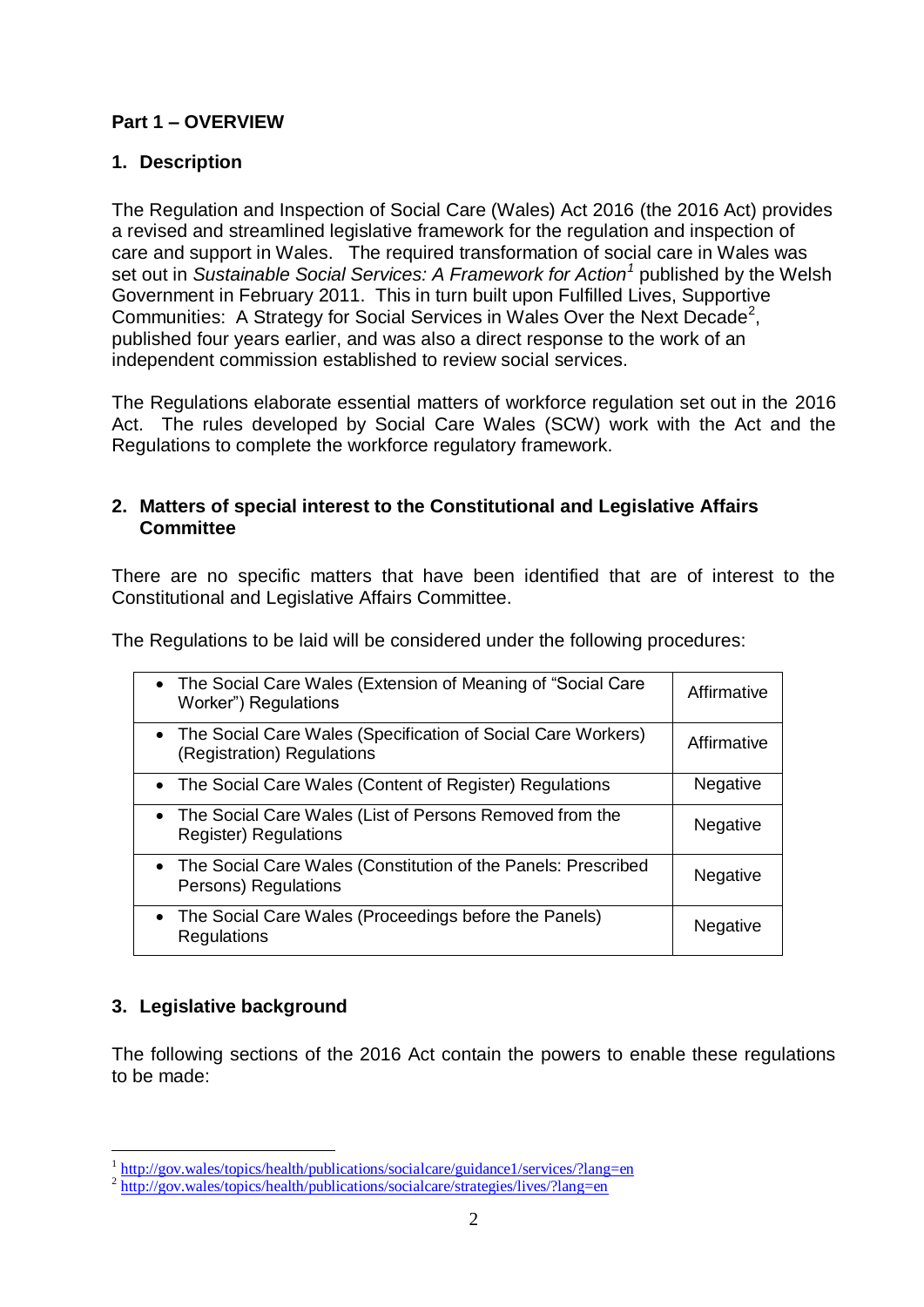- Section 79 The Social Care Wales (Extension of Meaning of "Social Care" Worker") Regulations,
- Section 80 The Social Care Wales (Specification of Social Care Workers) (Registration) Regulations,
- Section 91 The Social Care Wales (Content of Register) Regulations,
- Section 110 The Social Care Wales (List of Persons Removed from the Register) Regulations,
- Section 174 The Social Care Wales (Constitution of the Panels: Prescribed Persons) Regulations, and
- Section 175 The Social Care Wales (Proceedings before the Panels) Regulations.

### **4. Purpose & intended effect of the legislation**

### The Social Care Wales (Extension of Meaning of "Social Care Worker") Regulations (Affirmative Procedure)

Section 79(1) sets out those persons who are "social care workers" for the purposes of the 2016 Act. Subsection (2) of section 79 enables the Welsh Ministers, by regulations, to treat other categories of persons as social care workers for the purposes of this Act, and subsection (3) lists those categories. These include persons such as responsible individuals designated by service providers, student social workers, inspectors of care services and persons who provide care and support in connection with care and support services which are not "regulated services".

These Regulations set out the additional persons who are to be considered as social care workers for the purpose of SCW functions under sections 68(2), 112, 114 and 116 of the 2016 Act. This is important because it defines the scope of who SCW can support and help in its work and who is subject to the Code of Professional Practice for Social Care.

The definition of a social care worker for the purposes of section 79 of the Act is intentionally wider to the list of those social care workers for whom SCW must keep a register under section 80. The intended effect of these Regulations is to encompass the whole range of potential workers described within the Act within the definition of social care worker for the purposes of certain SCW functions. This will give SCW the freedom and powers to support the full breadth of the workforce. This has proved a successful approach under the Care Standards Act 2000 (the 2000 Act) and its regulations, and will be even more valuable for SCW, given its expanded role across workforce and service improvement.

### The Social Care Wales (Specification of Social Care Workers) (Registration) Regulations (Affirmative Procedure)

Section 80 of the 2016 Act requires SCW to keep a register of relevant social workers, visiting social workers from relevant European States and social care workers of any other description specified by the Welsh Ministers in regulations. The requirement for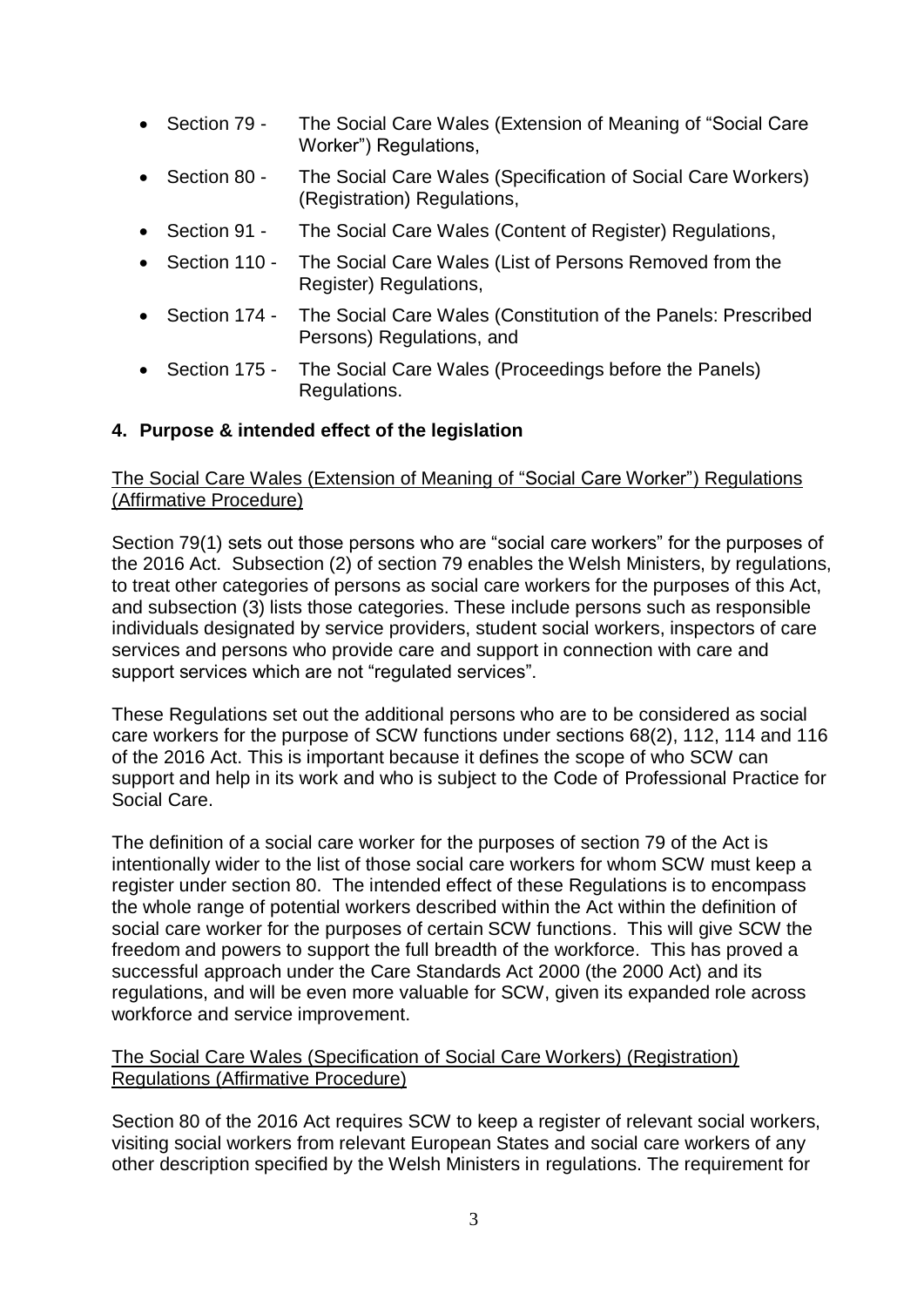social care workers to register with a regulatory body does not arise by virtue of section 80. That requirement exists through service regulation. These Regulations set out a separate requirement for SCW to keep a register of certain social care workers.

The intended effect of these Regulations is to require SCW to maintain a register of those social care workers who manage a regulated service, provide care and support in connection with a children's home or secure accommodation, or who are undertaking a course approved by SCW in order to become registered as a social worker.

### The Social Care Wales (Content of Register) Regulations (Negative Procedure)

Sections 91(1)(a) and (b) of the 2016 Act already set out certain information which must always appear on the register, namely:

(a) the date on which the person was entered onto the register

(b) the person's qualifications to practise work of the kind to which his or her registration relates.

These Regulations are made under sections 91(1) (c) and (d) of the Act and provide that the register must also show the following information:

(c) such other qualifications, knowledge or experience relevant to the person's registration as may be prescribed; and

(d) such information relating to the person's fitness to practise as may be prescribed.

SCW may also make rules requiring or authorising the registrar to include information in addition to that prescribed by the Welsh Ministers in an entry in the register (section  $91(2)(a)$ ).

The intended effect of these Regulations is to ensure the register contains sufficient information to provide effective public protection. The prescribed information has been kept to the essential minimum to avoid those examining the register being overwhelmed by excessive information, whilst also having regard to the rights of social care workers to privacy. Thus, the register will include information where a person has been approved to act as an approved mental health professional (section 91(1)(c)) and information about certain fitness to practise interventions, examples of which include advice, warnings, suspension, removal and agreed undertakings (section 91(1)(d).

### The Social Care Wales (List of Persons Removed from the Register) Regulations (Negative Procedure)

For reasons of public protection, the register will reflect sanctions imposed and certain decisions made by a fitness to practise panel in relation to a registered person (under regulations being made under section 91(1)(d)). However, the register will not reflect that a person's entry has been removed. Section 110 of the 2016 Act therefore provides that SCW is required to keep a list of persons whose entries in the register have been removed under section 110(1) of the 2016 Act. These Regulations, made under section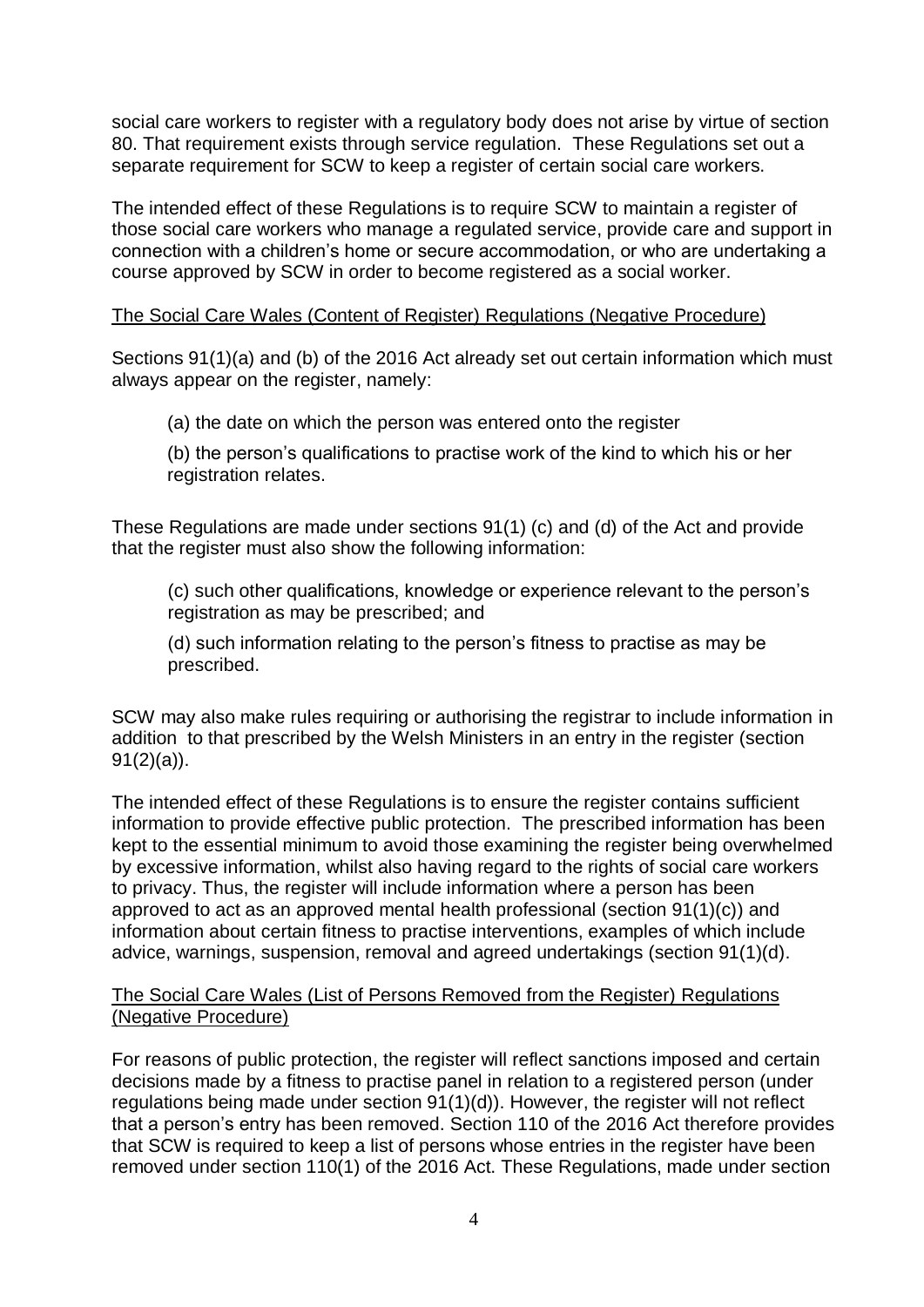110(6) of the 2016 Act, make provision about the form and content of the list; the publication of the list or of specified information from the list, and the circumstances in which an entry relating to a person must be removed from the list.

The intended effect of these Regulations is to ensure that the list of persons removed from the register is constructed and presented in such a way as to enable straightforward access and understanding by those seeking such information, for example, employers and members of the public who wish to check whether a person has been removed from the register. In common with the approach to the register, this list needs to strike an appropriate balance between simplicity and comprehensiveness so that it effectively serves its function of providing public protection, whilst also balancing the rights of social care workers to privacy.

### The Social Care Wales (Constitution of the Panels: Prescribed Persons) Regulations (Negative Procedure)

Section 174 provides that SCW must by rules make provision for there to be registration appeal panels, interim orders panels and fitness to practise panels. Section 174 and rules made under it set out how each of the panels are to be constituted. The provisions are intended to ensure that there are safeguards in place to ensure that panel members are impartial and can make decisions without being affected by conflicts of interest. Subsection (5) lists the types of person who are prohibited from being panel members

- (a) a person who is a member or a member of staff of—
	- (i) SCW,
	- (ii) the Health and Care Professions Council,
	- (iii) the Scottish Social Services Council, or
	- (iv) the Northern Ireland Social Care Council;
- (b) a prescribed person.

and paragraph (b) provides the Welsh Ministers with the power to make regulations prohibiting additional persons.

The intended effect of these Regulations is to ensure that the parties to panels and the general public at large are confident in the quality and impartiality of the panel processes that are at the heart of workforce regulation. There can then be confidence in the decisions made by panels and that the decisions and processes of panels support public protection and respect the rights of registrants. In particular the Regulations necessarily distinguish the functions of investigation and adjudication so that the parties to the panels can be assured that each of these processes has been carried out independently of the other.

#### The Social Care Wales (Proceedings before the Panels) Regulations (Negative Procedure)

These Regulations set out how the three panels, namely registration appeals panels, fitness to practise panels and interim order panels, established by SCW, will operate.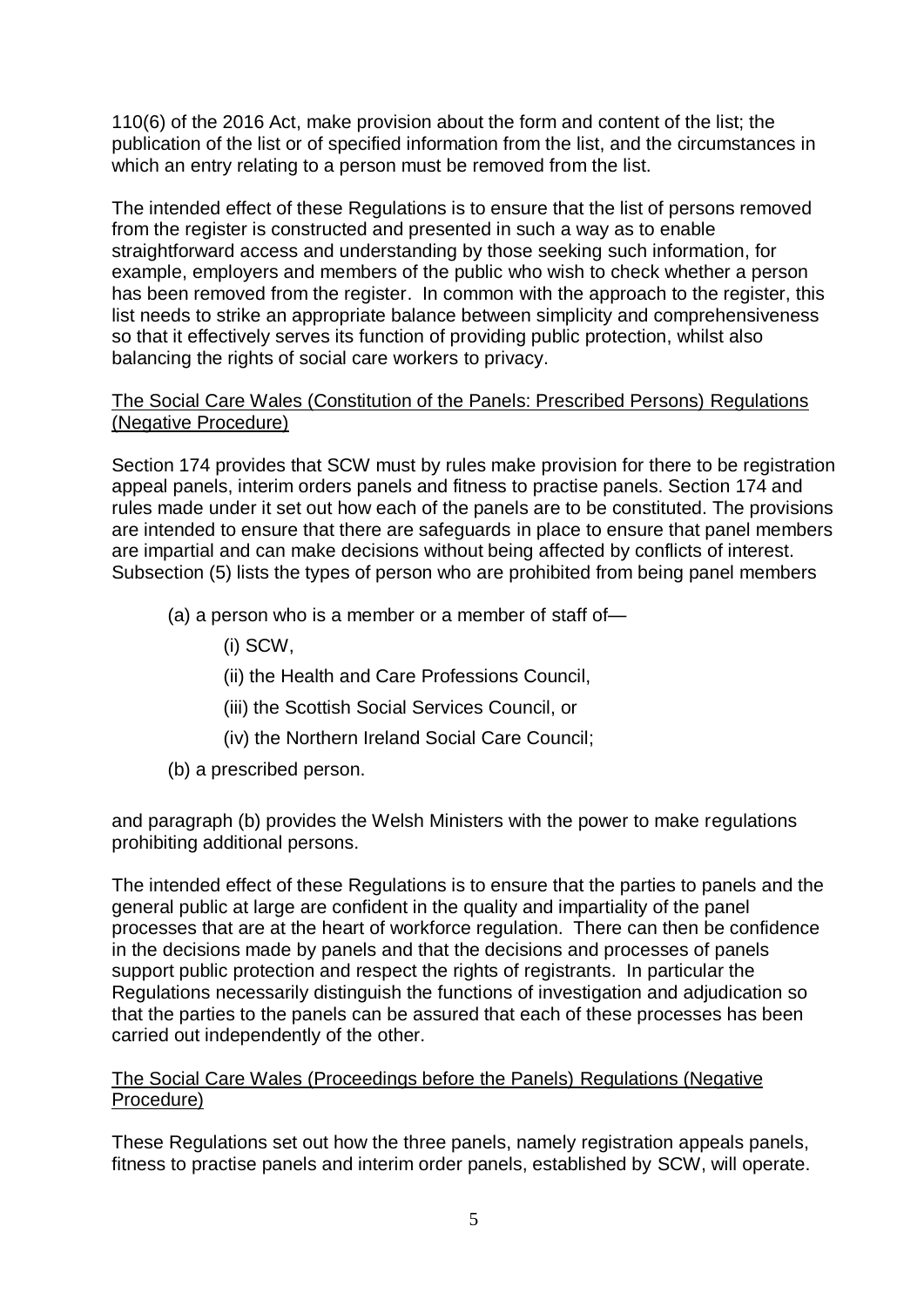The Regulations make provision about the panels' procedure. The Regulations allow SCW to make rules about matters relating to such proceedings.

The intended effect of these Regulations is to enable the panels at the heart of the regulatory process to operate efficiently and effectively. The Regulations set out how the panels will operate in a range of crucial areas such as the duties of the parties involved, the standards of evidence, the summonsing of witnesses. The Regulations also provide for SCW to make rules relating to how panels will operate. It is intended that this combined approach delivers clarity in regulations on the most significant areas of how panels will work with flexibility for the regulator to address matters of detail in rules that may need to be adapted over time.

## **5. Consultation**

A 12 week consultation on these regulations ran between 28 June 2016 and 20 September 2016. Overall the Regulations were well received with respondents generally supporting the proposals. Where responses have resulted in material changes to the Regulations, these have been reflected in the final version of the Regulations being laid. Further details on the consultation process are set out in the Regulatory Impact Assessment in Part 2.

A summary report of the consultation responses is available on the Welsh Government website at:

[https://consultations.gov.wales/consultations/phase-1-implementation-regulation-and](https://consultations.gov.wales/consultations/phase-1-implementation-regulation-and-inspection-social-care-wales-act-2016)[inspection-social-care-wales-act-2016](https://consultations.gov.wales/consultations/phase-1-implementation-regulation-and-inspection-social-care-wales-act-2016)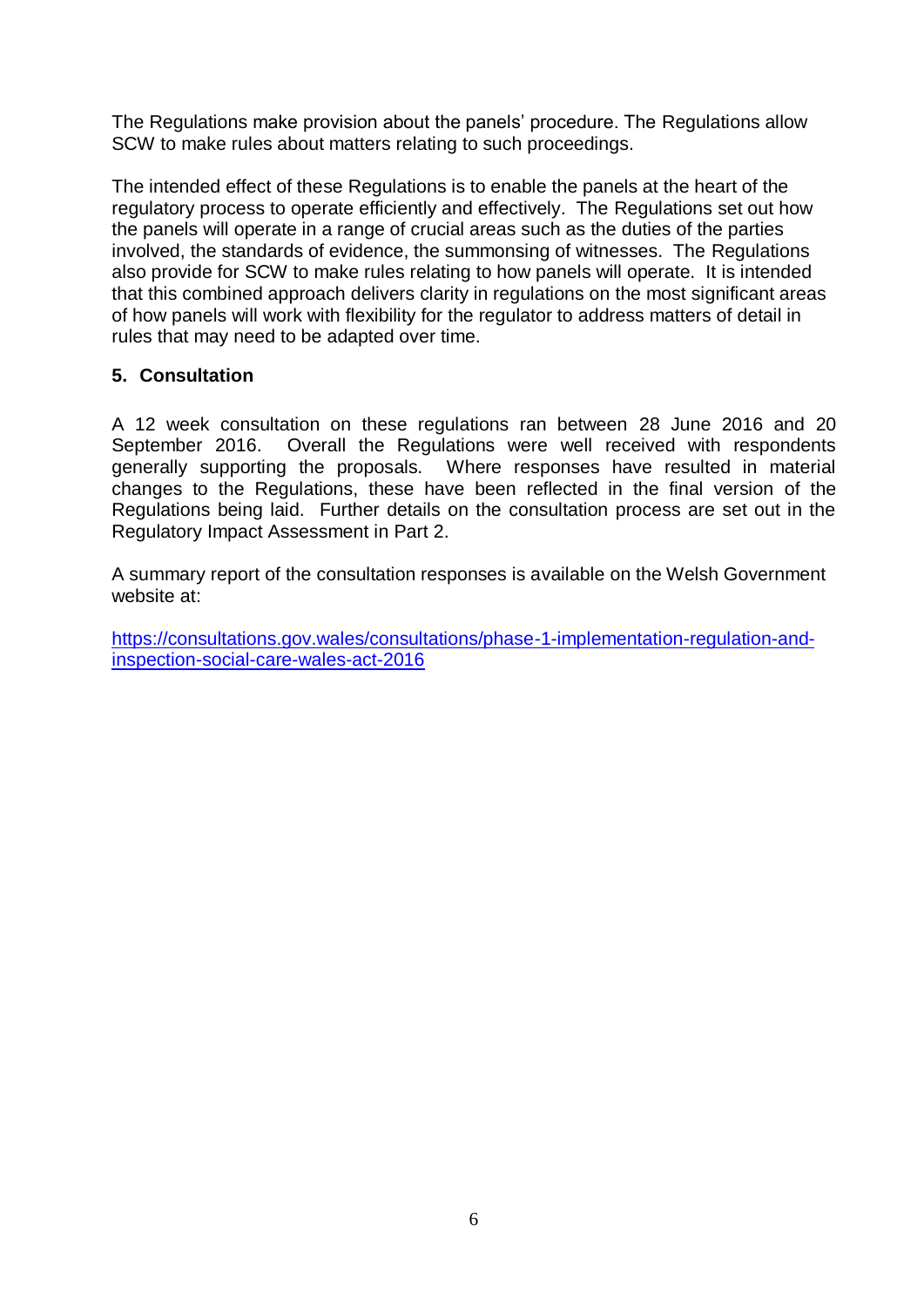## **PART 2 – REGULATORY IMPACT ASSESSMENT**

### **1. The Social Care Wales (Extension of Meaning of "Social Care Worker") Regulations 2016 (Affirmative Procedure)**

Section 79 (1) of the Regulation and Inspection of Social Care (Wales) Act 2016 (the 2016 Act) sets out a definition of those workers who are considered to be "social care workers" under that Act. These regulations made under section 79(2) provide the Welsh Ministers with the power to broaden the definition of who can be considered to be social care workers for the purposes of the provision of support by SCW and the Code of Professional Practice for Social Care.

### **Options**

### *Option 1: Do nothing*

In the event that these regulations are not made, the definition of "social care worker" would be limited to the definition outlined at section 79(1) of the 2016 Act. This would prevent SCW from supporting the broader workforce or from developing specific training programmes to focus on "specialisms" such as dementia care, as these would fall outside of its specified remit.

### *Option 2: Bring Regulations into force*

These regulations will ensure that SCW has the power to support and work with the wider social care workforce to improve standards within the sector and to focus its efforts to meet specific issues as and when considered necessary. This will reinforce SCW's general aim to maintain a broad and inclusive approach to the sector and respond positively to the multi-disciplinary nature of the workforce, the Welsh Government's integration agenda between Health and Social Care and any future changes in the sector.

### **Costs & benefits / Risks**

*Costs, risks and benefits for Option 1:*

There are no additional costs were these regulations not made, as the definition of social care worker would not be added to at all, and the role and remit of SCW would not be extended to any additional workers.

*Costs, risks and benefits for Option 2:*

These regulations are intended to preserve the existing scope of the definition of "social care worker" and also to expand it to include groups of workers not previously considered to be social care workers. These additional groups include responsible individuals, personal assistants, child minders and day care providers for children. This involves approximately 5,000 individuals. This may consequentially incur costs for the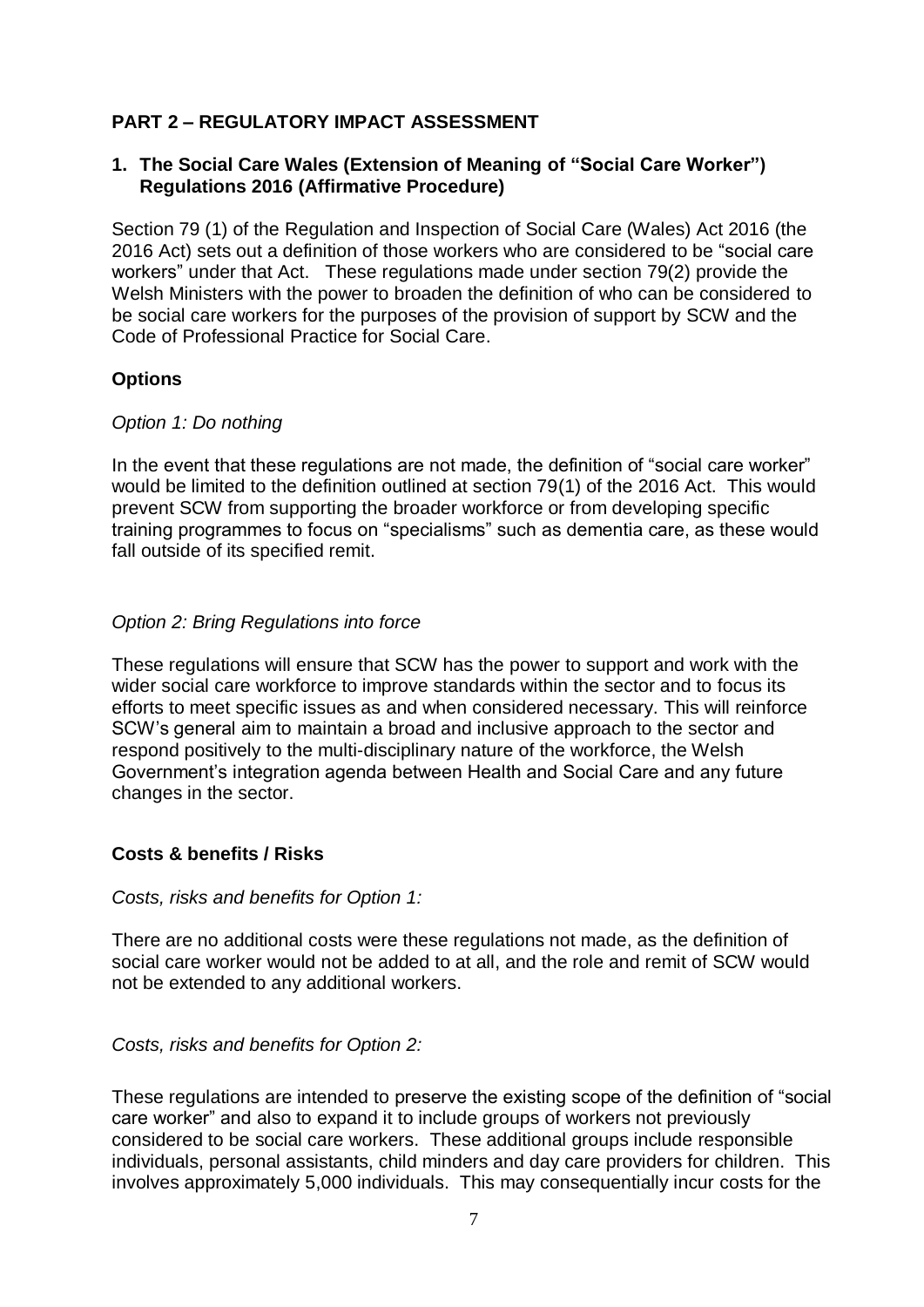Care Council for Wales (Care Council), and subsequently SCW, in response to the developmental needs of some of these added groups. The Care Council has recognised there will need to be careful consideration of the development needs for these new groups that will include activities such as:

- Ensuring the code of professional practice applies to these workers
- Developing induction materials
- Contributing to the design of training and qualifications
- Producing practice guidance

This activity will be carried out by SCW through its remit letter. This will be set through a process of negotiation between Welsh Government and SCW to ensure that SCW has the resources necessary to complete the activity within the remit letter for each financial year.

The benefit of implementing these regulations would be that more workers would be recognised as social care workers and therefore fall within the remit of SCW, which will be better able to ensure that high quality services are being delivered and better safeguard the public using them.

### **2. The Social Care Wales (Specification of Social Care Workers) (Registration) Regulations 2016 (Affirmative Procedure)**

Section 80 of the 2016 Act requires SCW to keep a register of social workers, visiting social workers from relevant European States and social care workers of any other description specified by the Welsh Ministers in regulations. These regulations would require SCW to keep a register of those social care workers who manage a regulated service, provide care and support in connection with a children's home or secure accommodation, or who are undertaking a course approved by SCW in order to become registered as a social worker.

## **Options**

### *Option 1: Do nothing*

In the event that these regulations are not made, SCW would be limited to registering only those categories outlined in section 80(a) and (c) of the 2016 Act. This would mean that some groups that are currently required to register with the Care Council for Wales would no longer be subject to this requirement with SCW.

These regulations are therefore necessary to ensure that the requirements contained within the Care Standards Act 2000 and its supporting regulations are replicated fully under the 2016 Act, allowing SCW to continue to register all of the current categories of "social care worker".

Failure to do so would effectively strip back the register and be a step backwards in relation to public protection.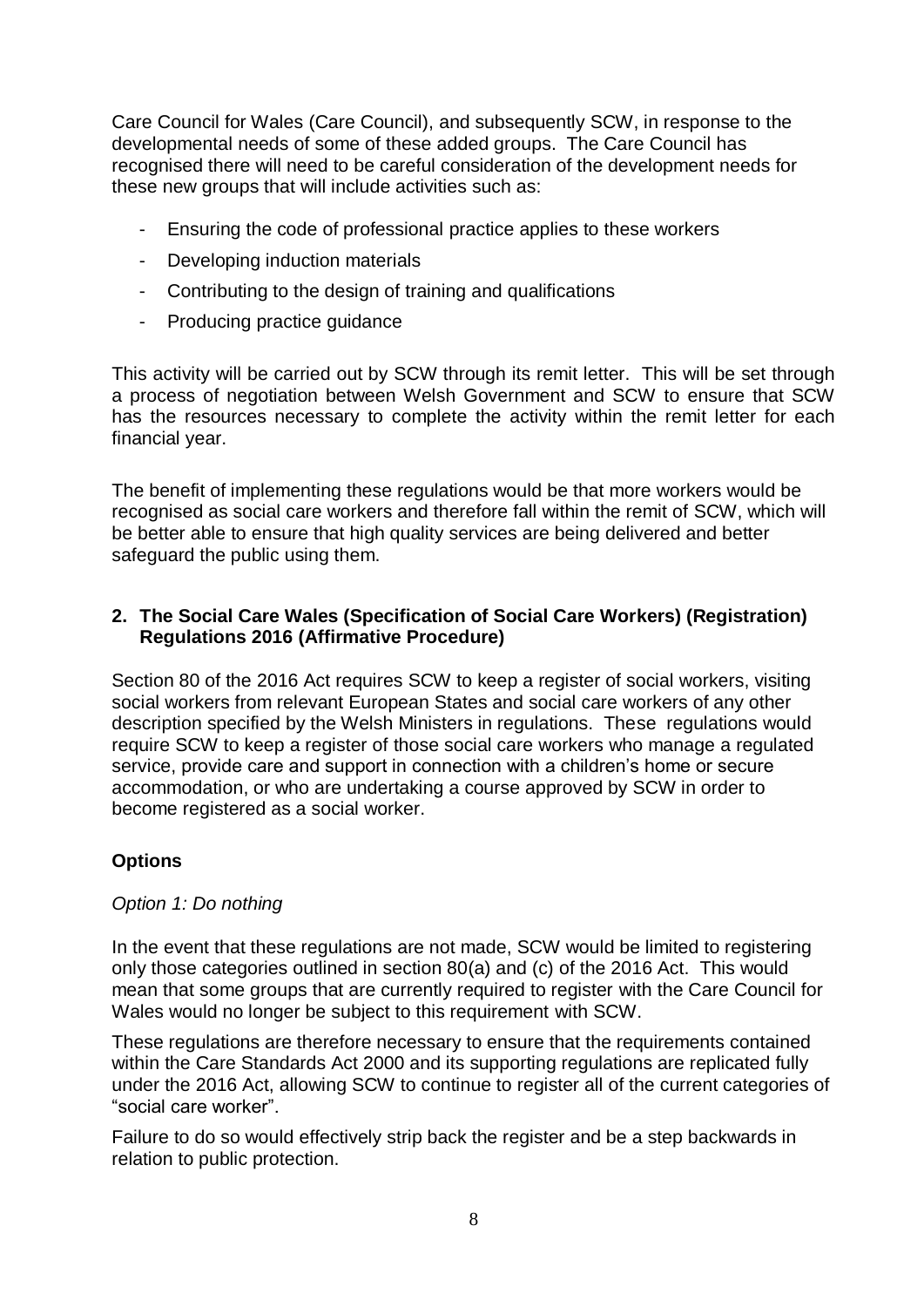## *Option 2: Bring Regulations into force*

Making these regulations maintains the key processes for regulating and registering the social care workforce in legislation.

In this instance, the Welsh Ministers are seeking to register managers of all regulated services and children's residential workers. The Act will also allow for a response in the future to any changes in the care and support sector, through the making of further regulations. This will effectively future proof the legislation, giving the Welsh Ministers sufficient powers to take account of service modernisation and new categories of workers within the definition of social care worker, and to keep pace with the emergence of new social care services and models of care.

The proposals do not continue the existing requirement for some categories of social care worker (e.g. day care managers, advocacy agency managers and fostering agency managers) to undertake dual registration with both the service and workforce regulators. In future, they will be required to register only with the workforce regulator

## **Costs & benefits / Risks**

### *Costs and benefits for Option 1:*

There are no additional financial costs to not implementing these regulations. However, the unintended consequences of not implementing them would be that the register would not be expanded to provide public assurance and wider scrutiny of the social care workforce. The public and care service providers will not be able to check the suitability or qualifications of large sections of the workforce (who are currently registered with the Care Council for Wales).

## *Costs and benefits for Option 2:*

There are a number of benefits to including additional descriptions of social care workers (including those already required to register with the Care Council for Wales) onto the register, these include providing:

- the Welsh Ministers with the opportunity to react more quickly to emerging models and practices of service provision, because registering workers provides more leverage to setting qualification and other requirements;
- greater opportunity for service users and employers to better scrutinise a wider scope of the workforce to check the eligibility and qualifications of those they seek to employ to provide care;
- the workforce regulator with the focus to develop suitable training programmes to ensure that there continues to be a sustainable and achievable pace of quality and qualified care being delivered to the public in Wales; and
- greater opportunity for the workforce to take a proactive approach to working with the regulator to target its training programmes to meet specific areas of care.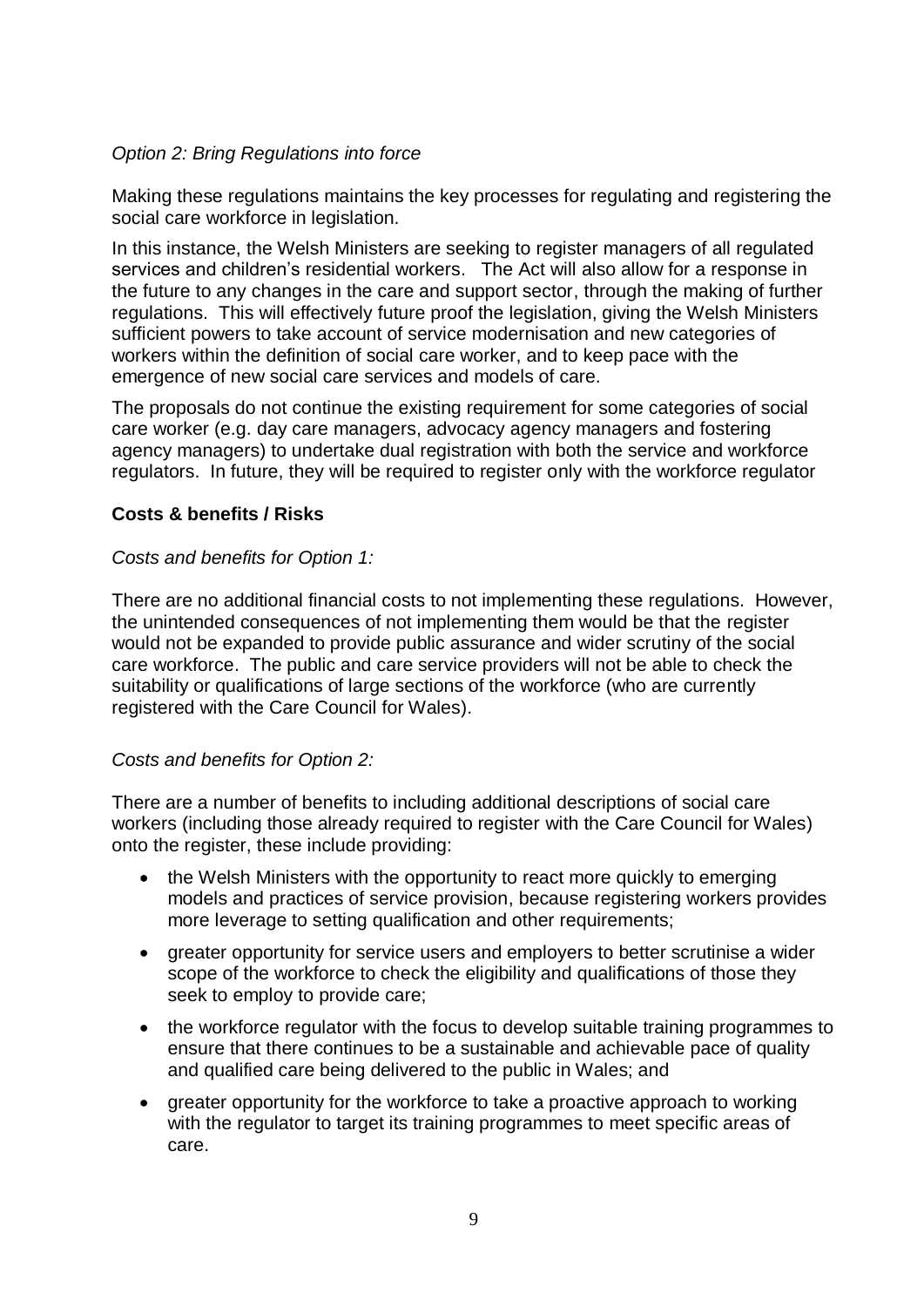Evidence provided by the Care Council for Wales indicates that there would be an increase in its workload and costs if these Regulations were made, as they would gain responsibility for registering some additional groups of managers (i.e. responsible individuals, day care managers, fostering agency managers, advocacy managers) who were previously registered by the service regulator, the Care and Social Services Inspectorate Wales (CSSIW). The Care Council also expects there to be a need for some developmental work in relation to the qualifications, as well as registration activity, for these groups. The Care Council believe that the numbers within in these groups are comparatively small (e.g. there are currently only 18 advocacy agency managers) and the intention is that careful analysis to determine the needs of each group and the costs of meeting these needs will be undertaken when negotiating the Care Council's remit letters for 2017-18 and 2018-19. Given that the numbers are so small, there will need to be careful consideration of whether it would be value for money to develop and deliver a specific training programme. However, the Care Council have estimated that based on an Associate developing the concept of a module would be approximately £500 a day and take approximately three weeks to complete, including the engagement with the sector. This would equate to an estimated cost of £7,500.

The Regulatory Impact Assessment (RIA) for the 2016 Act identified that the costs of removing the dual registration<sup>3</sup> of managers would result in a cost saving to the service regulator (Care and Social Services Inspectorate Wales (CSSIW), estimated at £679,480<sup>4</sup>). It also indicated a potential annual saving of £63,800 a year for service managers who are currently required to be registered but who will no longer have to register with the service regulator.

The RIA for the 2016 Act indicated that, based upon registrations received by CSSIW in 2013/2014, there are an estimated 372 managers applying for registration each year. CSSIW received approximately £11,200 in annual registration fees for fresh applications to the workforce regulator and a further £72,500 in fees for remaining registered with SCW.

The RIA to the 2016 Act also identified a cost of extending registration to a mandatory group of an additional 55,199 workers<sup>5</sup>. That would increase the scope of workforce registration to cover the whole social care workforce. These regulations, however, provide for the extension of registration to some additional social care managers, which is a small proportion of this number, and therefore the additional costs will be much more limited. If we use the estimated number of managers applying to register each year, the estimated additional ongoing annual cost to the workforce regulator, SCW, for registering the increased manager numbers is estimated to be approximately £22,500. $^6$ However, some of these additional costs would be offset by the collection of the

1

<sup>&</sup>lt;sup>3</sup> Para. 7.506 Pages 225 to 229 of the Explanatory Memorandum and RIA for the Bill, published on the National Assembly for Wales website: http://www.assembly.wales/laid%20documents/pri-ld10429/pri-ld10429-e.pdf <sup>4</sup> Para 7.506 Page 225of Explanatory Memorandum and RIA for the Bill, published on the National Assembly for

Wales website: http://www.assembly.wales/laid%20documents/pri-ld10429/pri-ld10429-e.pdf

<sup>&</sup>lt;sup>5</sup> Paras. 7.566 and 7.567 Page 238 Explanatory Memorandum and RIA for the Bill, published on the National Assembly for Wales website: http://www.assembly.wales/laid%20documents/pri-ld10429/pri-ld10429-e.pdf <sup>6</sup> Para 7.525 Page 229 of the Explanatory Memorandum and RIA for the Bill, published on the National Assembly for Wales website: http://www.assembly.wales/laid%20documents/pri-ld10429/pri-ld10429-e.pdf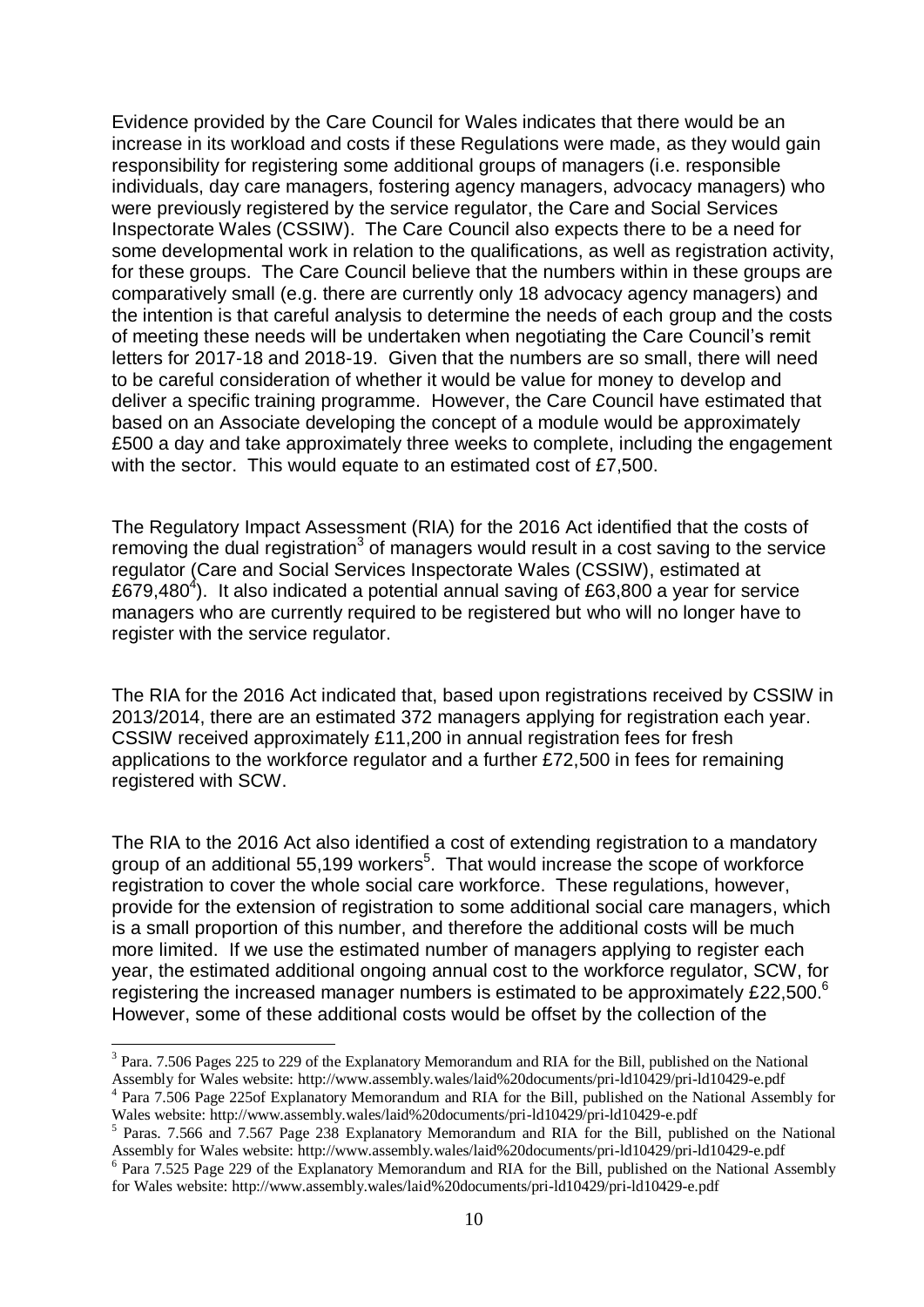approximate £11,200 (£30 each) in fees that each of the social care managers are required to pay towards their registration. The costs of workforce regulation will be taken into account when negotiating the Care Council's remit letters for 2017-18 and 2018-19.

The introduction of further categories of social care workers in due course would require more careful consideration of the costs incurred by the regulator and require new regulations (including a further RIA) to consider the benefits and to mitigate any potential impacts.

## **3. The Social Care Wales (Content of Register) Regulations 2016 (Negative Procedure)**

Sections 91(1)(a) and (b) of the 2016 Act already set out certain information which must appear on the register, namely the date on which the person was entered onto the register; and the person's qualifications to practise work of the kind to which his or her registration relates.

Section 91(c) and (d) provide the ability to make regulations adding requirements for information about other qualifications and fitness to practise decisions to be included on the register

Section 91(2) allows SCW, by rules, to authorise the registrar to include other information on the register.

## **Options**

### *Option 1: Do nothing*

In the event that these regulations are not made, whilst SCW would be able to add other information it considered to be in the interest of public protection to the register in addition to that outlined in section 91 of the 2016 Act, this would not be fixed as a requirement in regulations. This additional information is fundamental to the regulatory regime and therefore should be set out in regulations.

### *Option 2: Bring Regulations into force*

Making these regulations would maintain the key processes for the workforce regulation in legislation, reinforcing the importance of specific information being included on the register. It would not however, prevent SCW from instructing the registrar to add other information when necessary.

The proposals not only provide the regulator with the power to annotate their registers to include other qualifications or experience that a registrant could bring to their role, but also follows the recommendations on recording fitness to practice actions outlined by the Law Commission to help protect the public.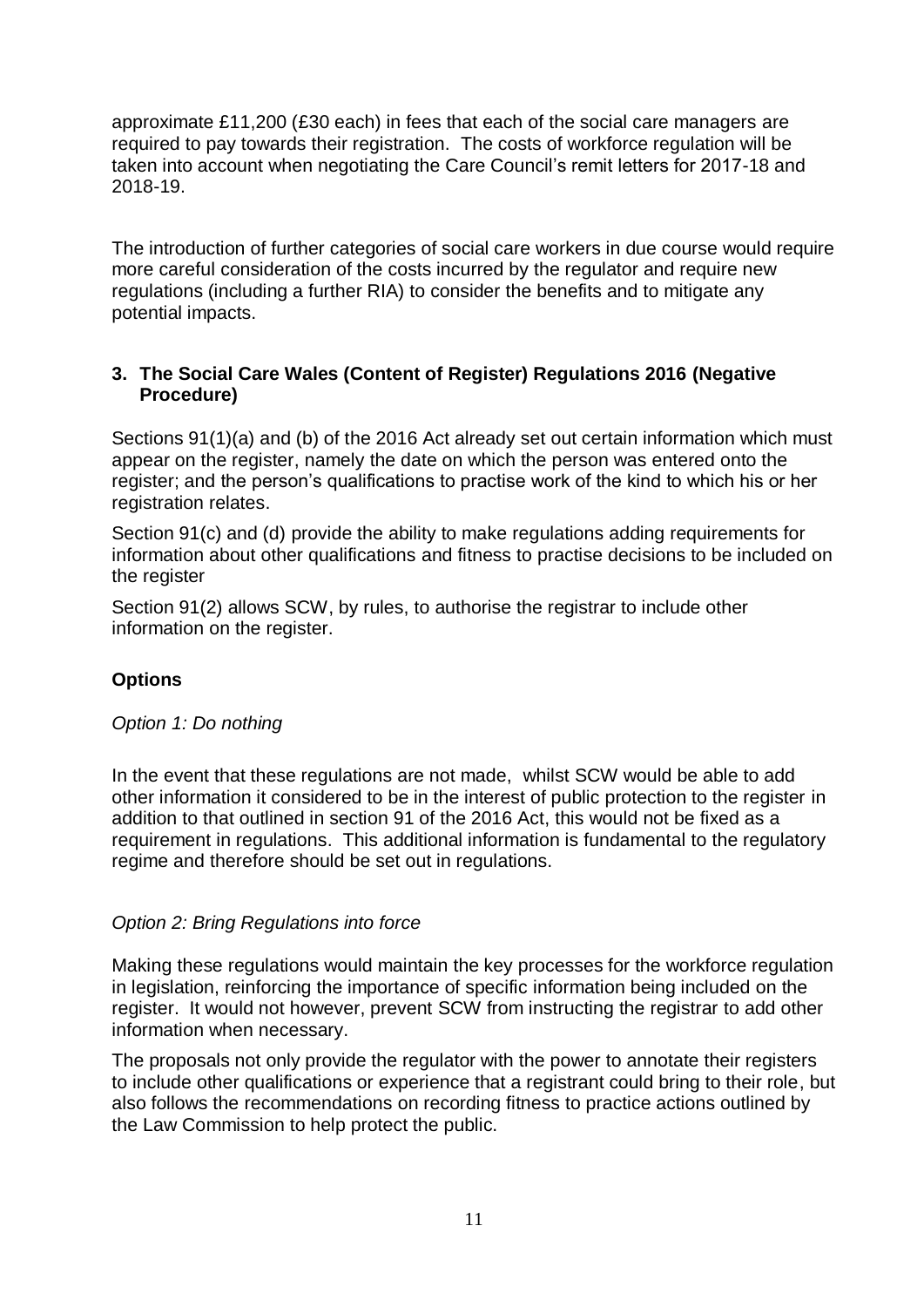## **Costs & benefits / Risks**

### *Costs and benefits for Option 1:*

There are no additional financial costs to not implementing these regulations. However, the unintended consequences of not implementing them would be that the register would not include essential information that could provide public assurance about the workforce.

### *Costs and benefits for Option 2:*

Whilst there is likely to be some minimal additional costs in implementing this regulation (i.e. some ICT costs to incorporating the changes to the presentation of the register), the Care Council estimate that the transition costs associated with amending this aspect of the workforce database and communicating the change to the relevant workforce would equate to approximately £1,800 and they expect that these costs can be absorbed by SCW. It is expected the workforce regulator will communicate the change to social care providers who, in turn, will inform social care workers about the proposed change. There is a wider programme of work to amend the workforce database, which Care Council are currently undertaking as part of the wider implementation of the 2016 Act and its transition to SCW. The Welsh Government is working with the Care Council to ensure that these costs are met as part of the existing funding streams and the identified transition costs outlined within the RIA for the 2016 Act.

We do not anticipate any additional costs to the individual by these regulations, as they will allow the workforce regulator to determine what information is published as part of the register. These regulations do not prescribe any additional information that is required as part of the individual's application.

## **4. The Social Care Wales (List of Persons Removed from the Register) Regulations 2016 (Negative Procedure)**

Act, SCW will publish a list of persons whose entries in the register have been removed under section 110(1) of the 2016 Act. Regulations made under section 110(6) may make provision about the form and content of the list; the publication of the list or of specified information from the list, and the circumstances in which an entry relating to a person must be removed from the list.

These regulations mainly set out requirements to the way information which is already gathered by the Care Council must be published on the list; there is no requirement on the Care Council to collect any new information in addition to that which it already collates.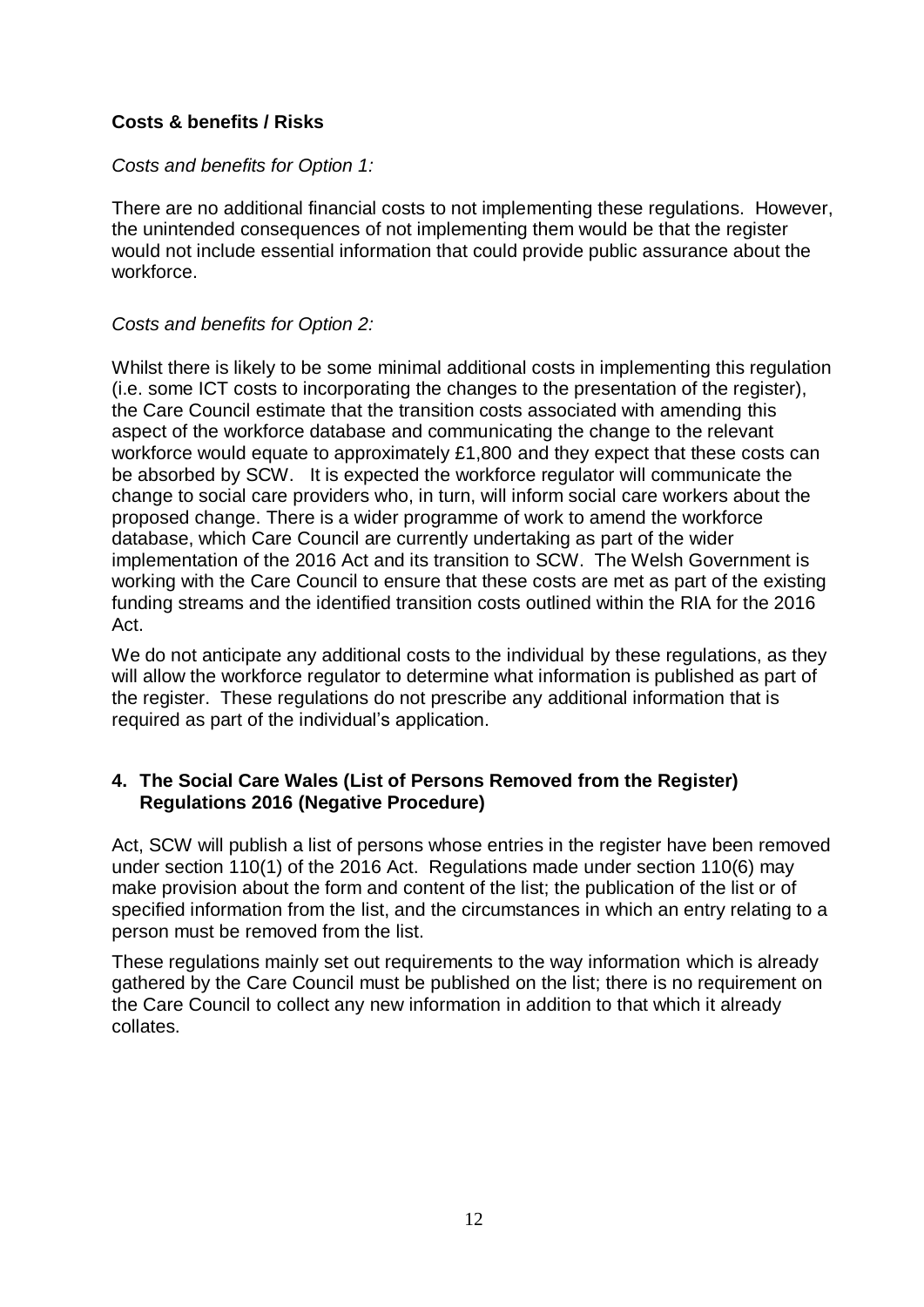# **Options**

### *Option 1: Do nothing*

In the event that these regulations are not made, the workforce regulator (SCW) would be required to present a list of those removed from the register, but would not be provided with the method of doing this or the circumstances in which an entry must be removed from this list. This means that the regulations are required to complete the process (i.e. set out the way in which the content of the list is presented and the rules governing when a registrant is removed from the list).

### *Option 2: Bring Regulations into force*

The information provided in the updated list of those removed from the register would provide a data set for both the public and potential employers on those care workers who have faced the sanction of removal from the register and who have been barred from working in the care sector.

### **Costs & benefits / Risks**

### *Costs and benefits for Option 1:*

Failure to implement these regulations would mean that SCW could not take a comprehensive approach to maintaining a list of the workforce who have been removed from the register. This would be a significant threat to public protection, as the public and employers would have limited ability to check on whether anyone working as a social care worker had been subject to removal from the register. This could raise the risk of someone who might have been involved in the delivery of poor or potentially harmful or negligent care being allowed to continue working with vulnerable people

### *Costs and benefits for Option 2:*

The implementation of these regulations would help to mitigate the risk of someone continuing to be employed to provide care to vulnerable people, who might have been removed from the register. The additional information contained within the list that SCW would publish would also be useful for service users and their families or carers to check whether a potential care provider is suitable to deliver the care they require.

Whilst there is likely to be some minimal additional costs in implementing this regulation (i.e. some ICT costs to incorporating the changes to the presentation of the list of persons removed), the Care Council estimate that these will equate to approximately £1,800 and will be absorbed by SCW as part of the wider programme of work to amend the workforce database currently being undertaking as part of the implementation of the 2016 Act and its transition to SCW. The Welsh Government is working with the Care Council to ensure that these costs are met as part of the existing funding streams and the identified transition costs outlined within the RIA for the 2016 Act.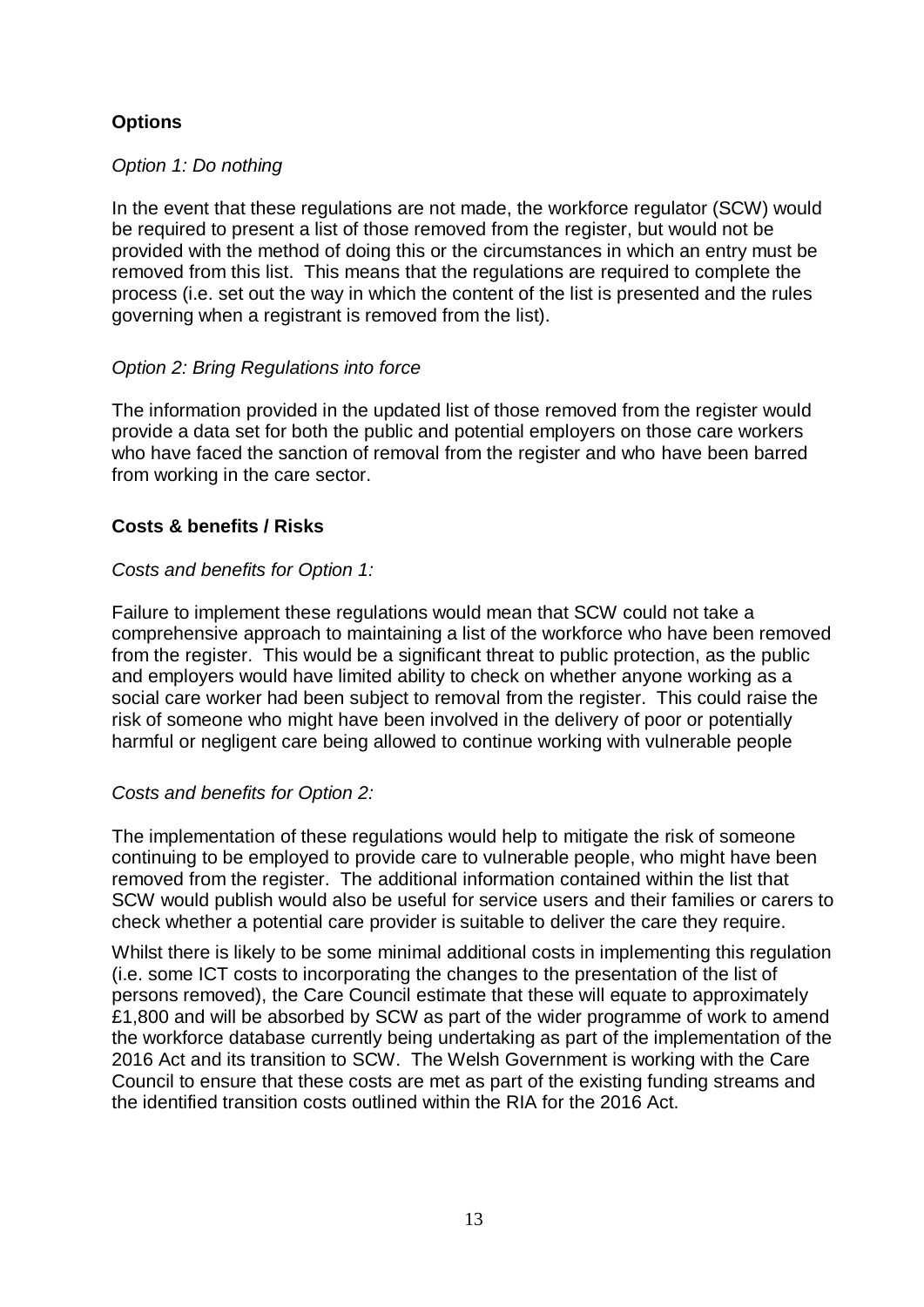### **5. The Social Care Wales (Constitution of the Panels: Prescribed Persons) Regulations 2016 (Negative Procedure)**

SCW are under a duty to make provisions to establish panels pursuant to section 174 of the Act. Section 174(5) sets out those persons who are prohibited from being members of those panels, these include:

- (a) a person who is a member or a member of staff of:
	- (i) Social Care Wales;
	- (ii) the Health and Care Professions Council;
	- (iii) the Scottish Social Services Council; or
	- (iv) the Northern Ireland Social Care Council;
- (b) a prescribed person.

The regulations under section 174(5)(b) prescribe additional persons who are prohibited from being members of a panel. The Care Council already has a series of rules around the setting up of panels and clear guidance on who can sit on which ones to avoid conflicts of interests, etc.

## **Options**

### *Option 1: Do nothing*

Without these regulations there is a clear potential for panel members to be chosen who may be involved in the investigation and adjudication processes, which could lead to the perception or reality of a biased judgement and an unfair hearing. There is a necessity for a clear separation of roles between those that investigate and those that pass judgement in relation to matters referred to SCW.

There is also a need for these regulations to ensure that the panels follow the approach recommended by the Law Commission to guaranteeing clarity, transparency and fairness whilst also ensuring that the public are safeguarded from inappropriate behaviour and poor care.

## *Option 2: Bring Regulations into force*

Whilst making these regulations will continue the status quo in many respects (e.g. provide for panels, agreed through the rules developed by the SCW) they will ensure that there is a clear separation of roles between those that investigate and those that pass judgement in relation to matters referred to SCW. The regulations will ensure that are fair hearings and that the panels follow the approach recommended by the Law Commission to such panels.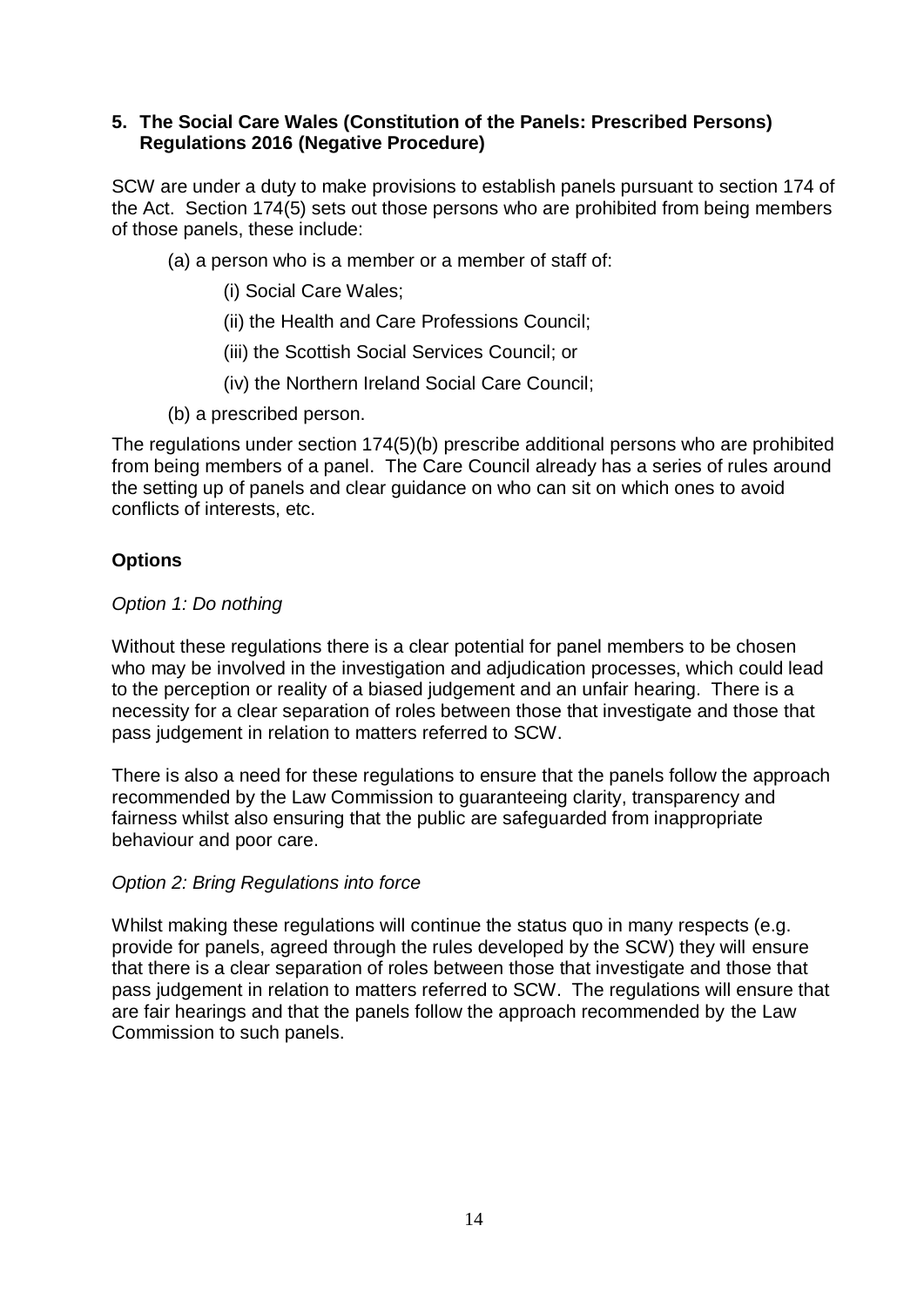## **Costs & benefits / Risks**

### *Costs and benefits for Option 1:*

The consequence of not implementing these regulations would be that the panels would not be in keeping with the recommendations of the Law Commission in guaranteeing clarity, transparency and fairness whilst also ensuring that the public are safeguarded from inappropriate behaviour and poor care.

There is considerable risk that, if SCW cannot set the rules that govern the population and governance of the various panels appropriately, there could be members appointed that could lead to conflicts of interest (i.e. who may have been involved in investigating possible issues to be considered by that panel), which could lead to the perception or reality of biased or unfair decisions, or the breach of human rights laws. This would leave the panels open to greater examples of challenge and increase the number of appeals or other court action that would be both costly to the public purse and damage the reputation of the regulator

### *Costs and benefits for Option 2:*

Evidence provided by the Care Council for Wales indicates that there would be no additional costs incurred by these regulations, as this part of the 2016 Act reiterates the current situation and merely adds a number of other groups to the exclusion list of those who can sit on the panels.

The benefit of the regulations is that they will ensure that there is a fair tribunal hearing and that the panels follows the approach of the Law Commission to such panels and abides by human rights legislation.

## **6. The Social Care Wales (Proceedings before the Panels) Regulations 2016 (Negative Procedure)**

The regulations set out under section 175 underline how the three panels (e.g. namely registration appeals panels, fitness to practise panels and interim order panels) will be established and operated by SCW. The regulations make provision about the panels' procedure and allow SCW to make rules about matters relating to such proceedings.

### **Options**

### *Option 1: Do nothing*

In the event that these regulations are not made, there would be nothing in regulations setting out how panels should operate. In addition, SCW would have no powers to set the rules that govern the way such panels operate, are appointed and conduct themselves other than what is set out on the face of the 2016 Act. Failure to enact these regulations would prevent SCW from ensuring that these panels are fair and objective thus opening the panels to greater challenge over any decision they make.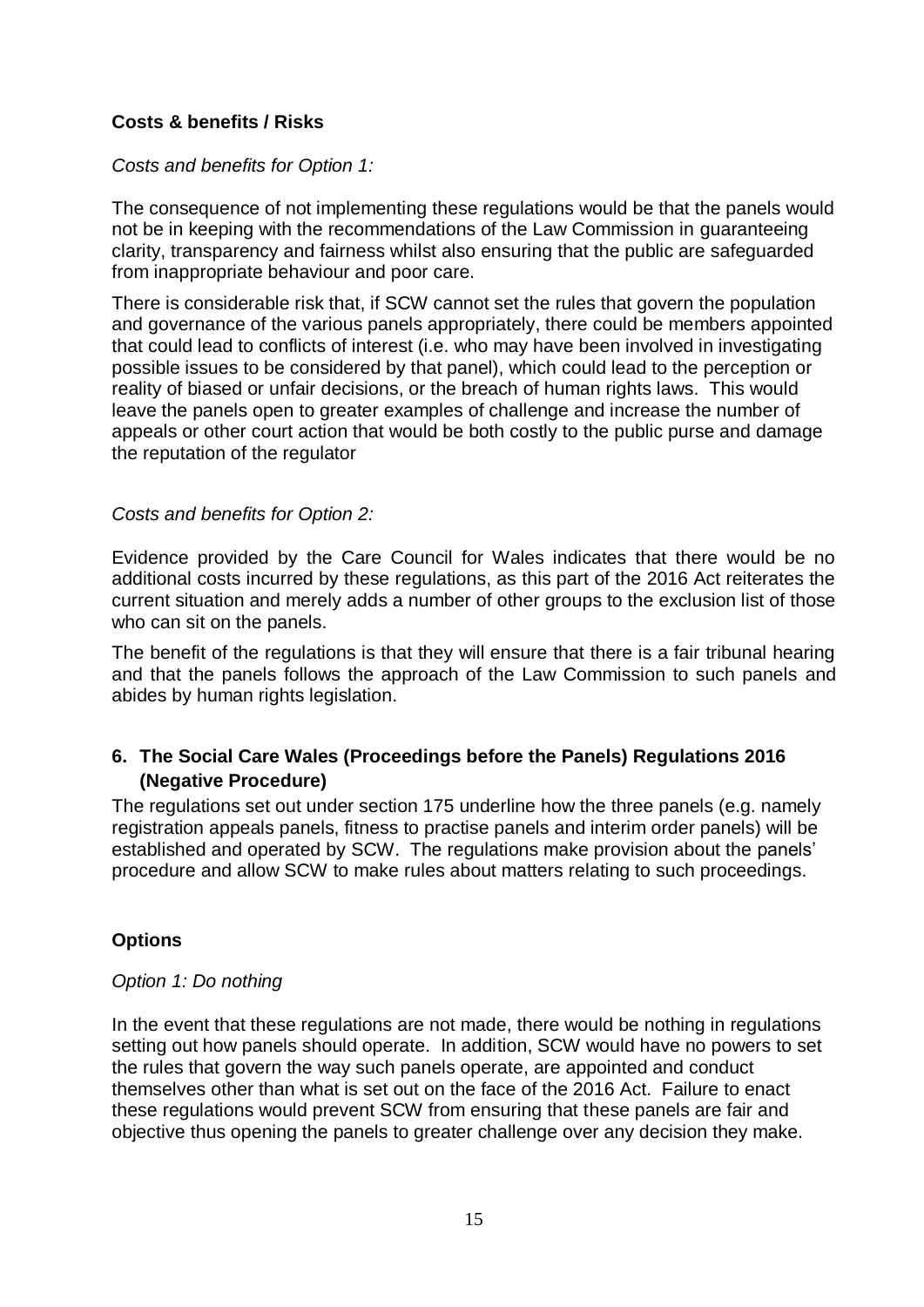### *Option 2: Bring Regulations into force*

Whilst making these regulations will continue the status quo in many respects (e.g. provide for panels, agreed through the rules developed by the SCW). These regulations will now allow for additional provisions to be introduced such as the creation of paper panels, which would permit panels to gather evidence and report on findings where registrants do not engage in the process or request such a hearing rather than take part in a formal hearing.

The regulations will also ensure that there is a fair tribunal hearing and that the panels follows the Law Commissions approach to such panels and abides by human rights legislation.

## **Costs & benefits / Risks**

### *Costs and benefits for Option 1:*

Without the regulations, SCW would be limited to setting up the panels in accordance with what is on the face of the 2016 Act. This would limit the ability of the panels to conduct their investigations, deliberate their findings and make a fair judgement and set back the good work that these panels have already achieved.

### *Costs and benefits for Option 2:*

1

These regulations provide greater scope for the SCW to investigate concerns or complaints against the workforce, as it provides new powers to summon witnesses to give evidence or for those facing the panel to submit written evidence if they do not wish to engage with the process. It is not expected that there will be a significant increase in the number of investigations. Figures around the potential costs were included within the RIA for the 2016 Act at page 258 $^7$  All of this allows for a more inclusive approach and detailed investigation of any potential breach of regulations and the consideration and delivery of a more just and appropriate decision.

Evidence provided by the Care Council for Wales indicates that whilst the 2016 Act largely reiterates the current situation and will not incur any significant additional costs in respect of the implementation of these regulations. However, the Care Council feel that, as the next phase of regulations are brought forward, further analysis and consideration of the potential costs will be required to reflect the Welsh Government's commitment to regulate domiciliary care workers and care workers and this is felt will result in significant future cost.

In respect of issuing a witness summons, it was felt that these regulations would not incur any greater expense than already incurred through the court costs of obtaining such a summons as the use of these methods are limited.

<sup>&</sup>lt;sup>7</sup> Para 7.652, page 238 Explanatory Memorandum and RIA for the Bill, published on the National Assembly for Wales website: http://www.assembly.wales/laid%20documents/pri-ld10429/pri-ld10429-e.pdf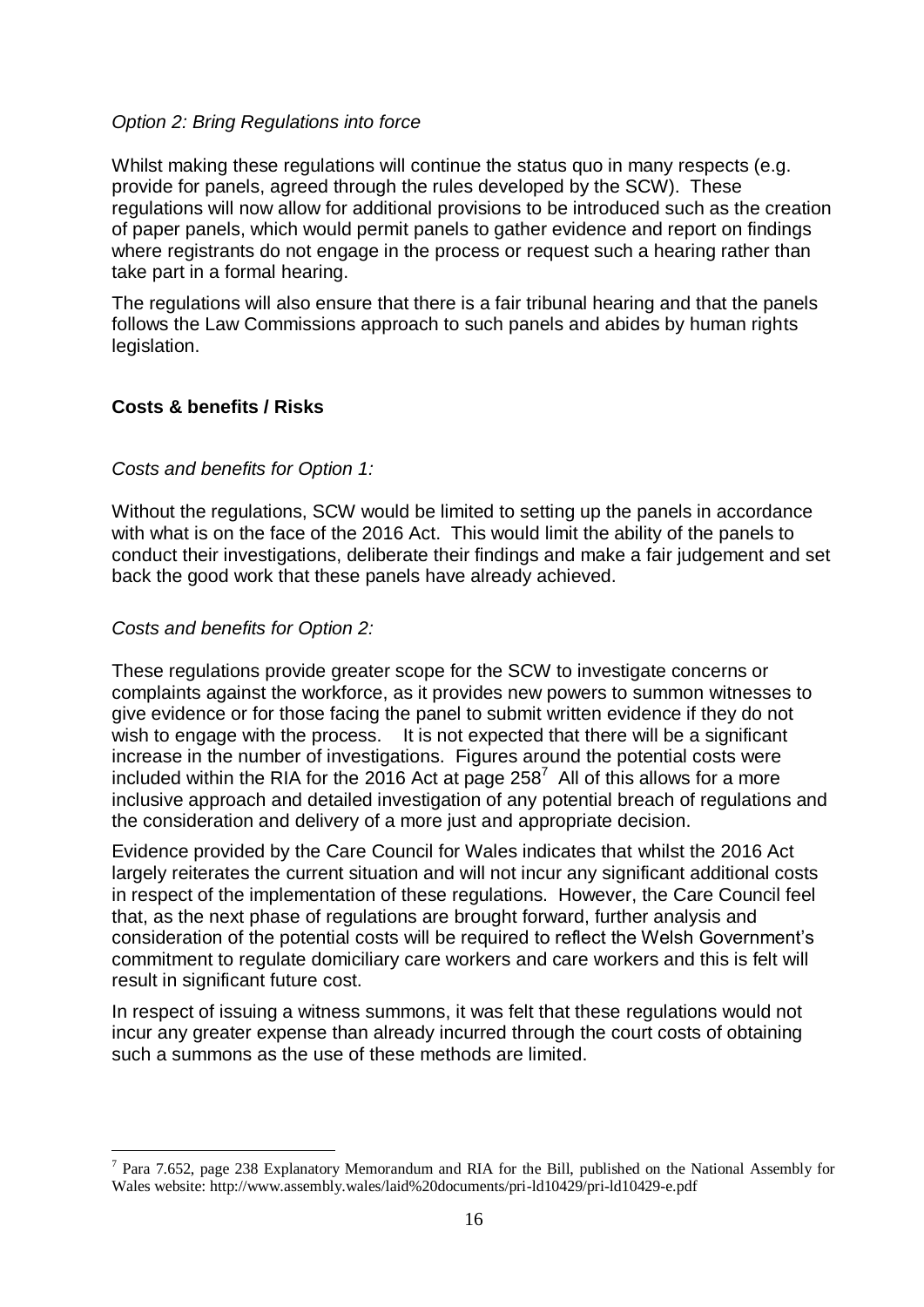### **Competition Assessment**

| The competition filter test                                                                                                          |                            |  |
|--------------------------------------------------------------------------------------------------------------------------------------|----------------------------|--|
| Question                                                                                                                             | <b>Answer</b><br>yes or no |  |
| <b>Q1</b> : In the market(s) affected by the new regulation, does any firm<br>have more than 10% market share?                       | <b>No</b>                  |  |
| Q2: In the market(s) affected by the new regulation, does any firm<br>have more than 20% market share?                               | <b>No</b>                  |  |
| Q3: In the market(s) affected by the new regulation, do the largest<br>three firms together have at least 50% market share?          | <b>No</b>                  |  |
| <b>Q4:</b> Would the costs of the regulation affect some firms substantially<br>more than others?                                    | <b>No</b>                  |  |
| Q5: Is the regulation likely to affect the market structure, changing<br>the number or size of firms?                                | <b>No</b>                  |  |
| Q6: Would the regulation lead to higher set-up costs for new or<br>potential suppliers that existing suppliers do not have to meet?  | <b>No</b>                  |  |
| Q7: Would the regulation lead to higher ongoing costs for new or<br>potential suppliers that existing suppliers do not have to meet? | <b>No</b>                  |  |
| Q8: Is the sector categorised by rapid technological change?                                                                         | <b>No</b>                  |  |
| Q9: Would the regulation restrict the ability of suppliers to choose<br>the price, quality, range or location of their products?     | <b>No</b>                  |  |

The filter test shows that it is not likely that the regulation will have any detrimental effect on competition; therefore a detailed assessment has not been conducted.

We do not consider it necessary to undertake a competition assessment for these Regulations since they will not affect the business sector in any significant way.

### **Post implementation review**

The post implementation arrangements for regulations can be handled as part of a wider post implementation review of the overarching Regulation and Inspection of Social Care (Wales) Act 2016 ('the 2016 Act') as a whole.

The 2016 Act makes provisions for a number of key reporting mechanisms which will offer a set of clear evidence to inform the post implementation review, and establish how successful the Act has been in achieving its aims of:

- securing the well-being of citizens; and
- improving the quality of social care.

The reporting mechanisms that are being strengthened through regulations, such as those that are the subject of this explanatory memorandum, include:

• Annual reports from service providers